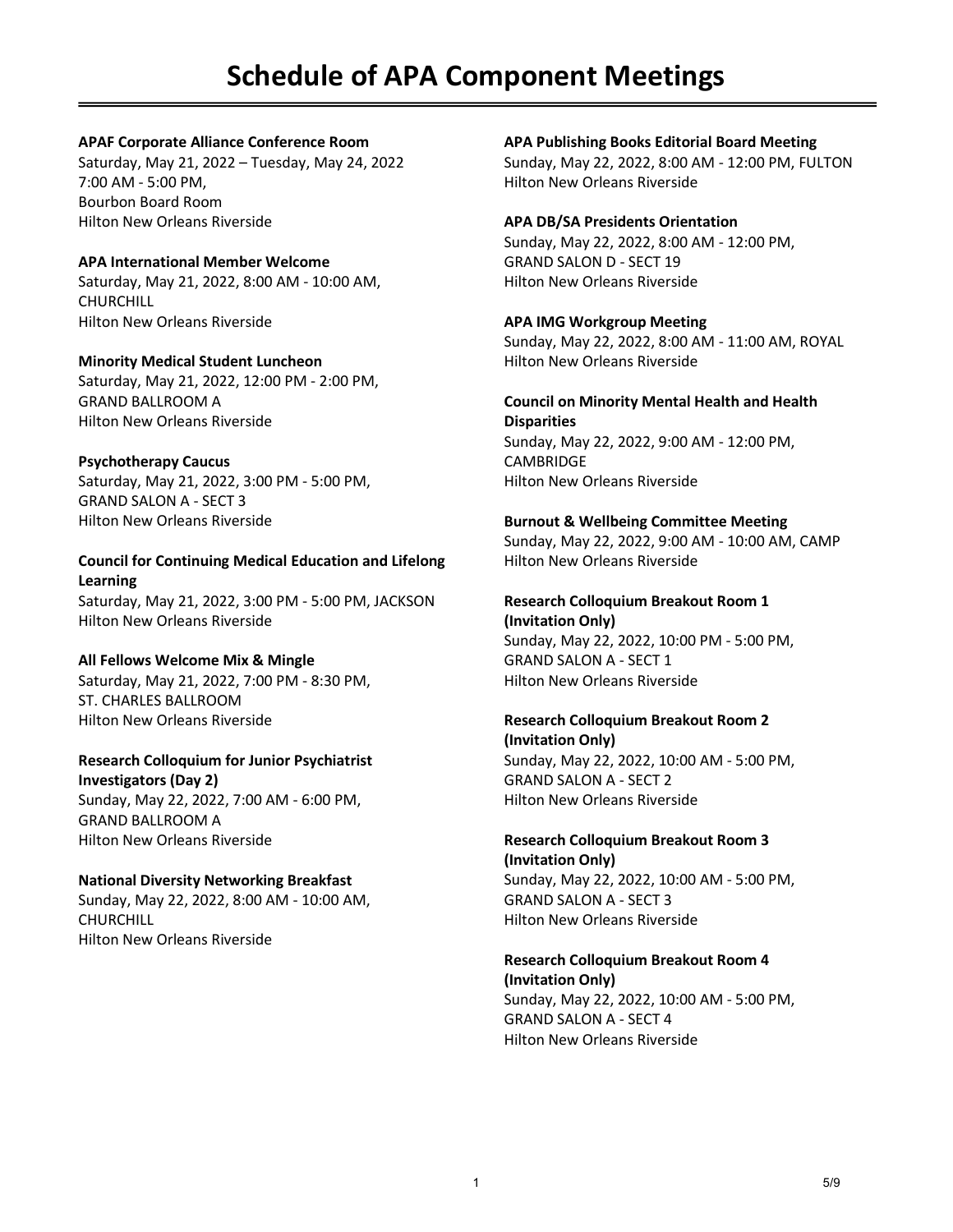# **Schedule of APA Component Meetings**

**Research Colloquium Breakout Room 5 (Invitation Only)** Sunday, May 22, 2022, 10:00 AM - 5:00 PM, GRAND SALON A - SECT 5 Hilton New Orleans Riverside

#### **Research Colloquium Breakout Room 6 (Invitation Only)** Sunday, May 22, 2022, 10:00 AM - 5:00 PM,

GRAND SALON A - SECT 6 Hilton New Orleans Riverside

**Research Colloquium Breakout Room 7 (Invitation Only)** Sunday, May 22, 2022, 10:00 AM - 5:00 PM, GRAND SALON B - SECT 7 Hilton New Orleans Riverside

#### **Research Colloquium Breakout Room 8 (Invitation Only)**

Sunday, May 22, 2022, 10:00 AM - 5:00 PM, GRAND SALON B - SECT 8 Hilton New Orleans Riverside

**Research Colloquium Breakout Room 9 (Invitation Only)** Sunday, May 22, 2022, 10:00 AM - 5:00 PM, GRAND SALON B - SECT 9 Hilton New Orleans Riverside

## **Research Colloquium Breakout Room 10 (Invitation Only)**

Sunday, May 22, 2022, 10:00 AM - 5:00 PM, GRAND SALON B - SECT 10 Hilton New Orleans Riverside

#### **Research Colloquium Breakout Room 11 (Invitation Only)** Sunday, May 22, 2022, 10:00 AM - 5:00 PM, GRAND SALON C - SECT 15 Hilton New Orleans Riverside

**Research Colloquium Breakout Room 12 (Invitation Only)** Sunday, May 22, 2022, 10:00 AM - 5:00 PM, GRAND SALON D - SECT 21 Hilton New Orleans Riverside

## **Council on Communications**

Sunday, May 22, 2022, 10:00 AM - 12:00 PM, JACKSON Hilton New Orleans Riverside

**Public Psychiatry Fellows Business Meeting**

Sunday, May 22, 2022, 11:30 AM - 1:00 PM, Burgundy Hilton New Orleans Riverside

#### **Public Psychiatry Fellows Business Meeting**

Sunday, May 22, 2022, 11:30 AM - 1:00 PM, BURGUNDY Hilton New Orleans Riverside

## **MFP Fellows Business Meeting**

Sunday, May 22, 2022, 11:30 AM - 1:00 PM, CHEQUER Hilton New Orleans Riverside

**Child and Adolescent Psychiatry Fellows Business Meeting** Sunday, May 22, 2022, 11:30 AM - 1:00 PM, DURHAM Hilton New Orleans Riverside

## **APA/APAF Leadership Fellows Business Meeting**

Sunday, May 22, 2022, 11:30 AM - 1:00 PM, TRAFALGAR Hilton New Orleans Riverside

#### **APA DB/SA Resource Room**

Sunday, May 22, 2022, 12:00 PM - 6:00 PM, GRAND SALON C - SECT 13 Hilton New Orleans Riverside

**Caucus of Women Psychiatrists** Sunday, May 22, 2022, 12:30 PM - 1:30 PM, CHURCHILL Hilton New Orleans Riverside

**Caucus of VA Psychiatrists** Sunday, May 22, 2022, 1:00 PM - 2:45 PM, CAMP Hilton New Orleans Riverside

**Committee on RBRVS, Codes and Reimbursements** Sunday, May 22, 2022, 2:00 PM - 4:00 PM, CAMBRIDGE Hilton New Orleans Riverside

#### **Caucus of LGBTQ Psychiatrists and AGLP** Sunday, May 22, 2022, 2:00 PM - 4:00 PM, CHURCHILL

Hilton New Orleans Riverside

**College Mental Health Caucus Meeting** Sunday, May 22, 2022, 2:00 PM - 4:00 PM, FULTON Hilton New Orleans Riverside

## **MOC Caucus Annual Meeting Gathering**

Sunday, May 22, 2022, 2:00 PM - 3:00 PM, JACKSON Hilton New Orleans Riverside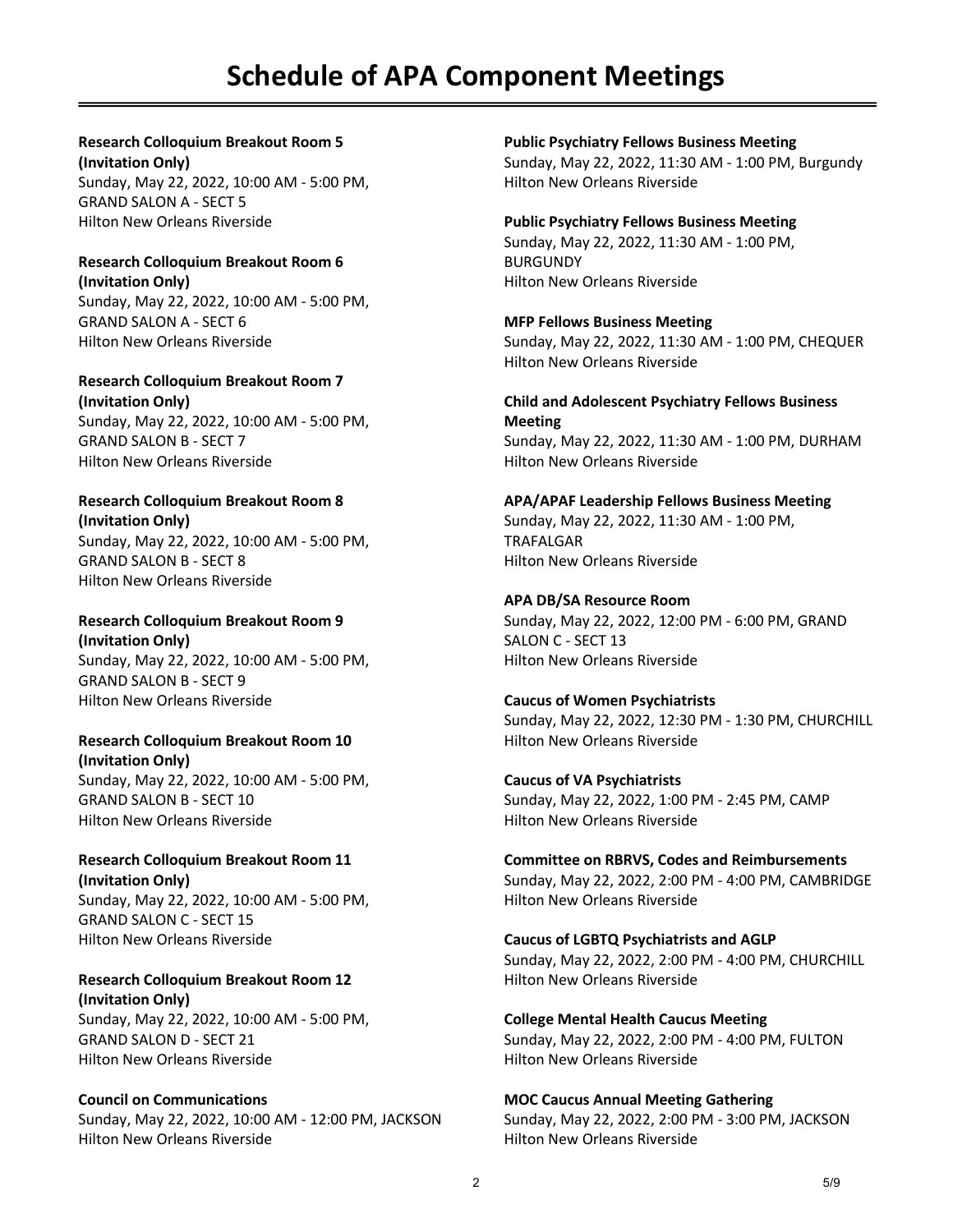# **Schedule of APA Component Meetings**

#### **Caucus of Hispanic Psychiatrists**

Sunday, May 22, 2022, 4:15 PM - 5:15 PM, CHEQUER Hilton New Orleans Riverside

#### **Caucus of Black Psychiatrists**

Sunday, May 22, 2022, 6:30 PM - 7:30 PM, CHURCHILL Hilton New Orleans Riverside

## **Council on Research (Invitation Only)** Monday, May 23, 2022, 7:00 AM - 5:00 PM, CAMP Hilton New Orleans Riverside

**APA Mental Health Equity Ambassadors (By Invitation)** Monday, May 23, 2022, 7:00 AM - 8:30 AM, FULTON Hilton New Orleans Riverside

#### **APA Membership Committee Meeting** Monday, May 23, 2022, 8:00 AM - 12:00 PM, BURGUNDY Hilton New Orleans Riverside

## **APA Political Action Committee Board Meeting**

Monday, May 23, 2022, 8:00 AM - 10:30 AM, CANAL Hilton New Orleans Riverside

#### **APA/APAF Chester M. Pierce Human Rights Award Selection Committee**

Monday, May 23, 2022, 9:00 AM - 10:00 AM, **NEWBERRY** Hilton New Orleans Riverside

## **Geriatric Council Meeting**

Monday, May 23, 2022, 9:00 AM - 1:00 PM, ROYAL Hilton New Orleans Riverside

#### **Council on Healthcare Systems and Financing** Monday, May 23, 2022, 10:00 AM - 1:00 PM, JEFFERSON BALLROOM Hilton New Orleans Riverside

## **APA Caucus on Global Mental Health and Psychiatry** Monday, May 23, 2022, 10:00 AM - 12:00 PM,

**WINDSOR** Hilton New Orleans Riverside

## **Council on Advocacy and Government Relations**

Monday, May 23, 2022, 11:30 AM - 3:30 PM, GRANAD SALON A - SECT 3 Hilton New Orleans Riverside

#### **All Fellows Lunch**

Monday, May 23, 2022, 12:00 PM - 2:00 PM, **CHURCHILL** Hilton New Orleans Riverside

#### **APA-WPA Leadership Luncheon**

Monday, May 23, 2022, 12:00 PM - 1:30 PM, DURHAM Hilton New Orleans Riverside

#### **Caucus of International Medical Graduates**

Monday, May 23, 2022, 12:30 PM - 2:00 PM, WINDSOR Hilton New Orleans Riverside

#### **APA Council on International Psychiatry and Global Health**

Monday, May 23, 2022, 1:00 PM - 4:00 PM, GRAND SALON B - SECT 9 Hilton New Orleans Riverside

#### **Council on Consultation-Liaison Psychiatry**

Monday, May 23, 2022, 1:00 PM - 4:00 PM, JACKSON Hilton New Orleans Riverside

## **Council on Children, Adolescents, and Their Families**

Monday, May 23, 2022, 1:30 PM - 5:00 PM, JEFFERSON BALLROOM Hilton New Orleans Riverside

## **Committee on Reimbursement for Psychiatric Care**

Monday, May 23, 2022, 2:00 PM - 4:00 PM, BURGUNDY Hilton New Orleans Riverside

#### **Caucus of American Indian, Alaska Native, and Native Hawaiian Psychiatrists**

Monday, May 23, 2022, 2:00 PM - 3:00 PM, NEWBERRY Hilton New Orleans Riverside

#### **Caucus on Religion, Spirituality, and Psychiatry**

Monday, May 23, 2022, 2:30 PM - 4:00 PM, ROYAL Hilton New Orleans Riverside

#### **Caucus of Asian-American Psychiatrists**

Monday, May 23, 2022, 3:00 PM - 4:00 PM, FULTON Hilton New Orleans Riverside

#### **Caucus on Integrative Psychiatry**

Monday, May 23, 2022, 7:00 PM - 9:00 PM, FULTON Hilton New Orleans Riverside

#### **AMA Section Council on Psychiatry**

Tuesday, May 24, 2022, 7:30 AM - 9:00 AM, CANAL Hilton New Orleans Riverside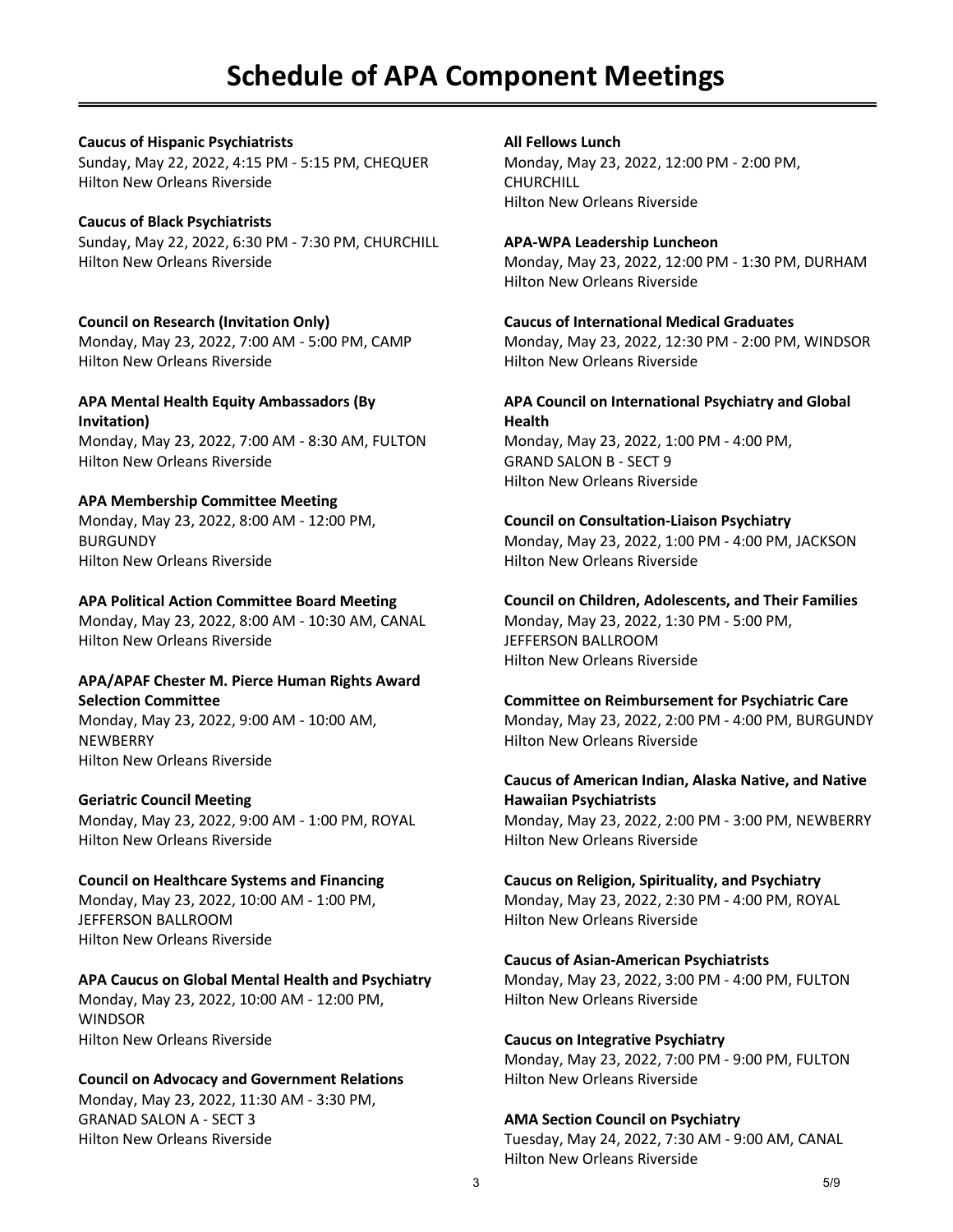# **Schedule of APA Component Meetings**

## **Early Research Career Breakfast**

Tuesday, May 24, 2022, 8:00 AM - 11:00 AM, GRANAD SALON A - SECT 3 Hilton New Orleans Riverside

## **Council on Addiction Psychiatry Component Meeting**

Tuesday, May 24, 2022, 8:30 AM - 2:00 PM, JACKSON Hilton New Orleans Riverside

#### **Council on Quality Care**

Tuesday, May 24, 2022, 9:00 AM - 12:00 PM, CAMP Hilton New Orleans Riverside

## **Caucus on Medical Humanities in Psychiatry**

Tuesday, May 24, 2022, 9:00 AM - 11:00 AM, GRAND BALLROOM B Hilton New Orleans Riverside

#### **Psychiatrists Treating Persons with Intellectual Disabilities Caucus Meeting**

Tuesday, May 24, 2022, 5:30 PM - 6:30 PM, JACKSON Hilton New Orleans Riverside

**Diversity Leaders and Alumni Reception** Tuesday, May 24, 2022, 7:00 PM - 10:00 PM, JEFFERSON BALLROOM Hilton New Orleans Riverside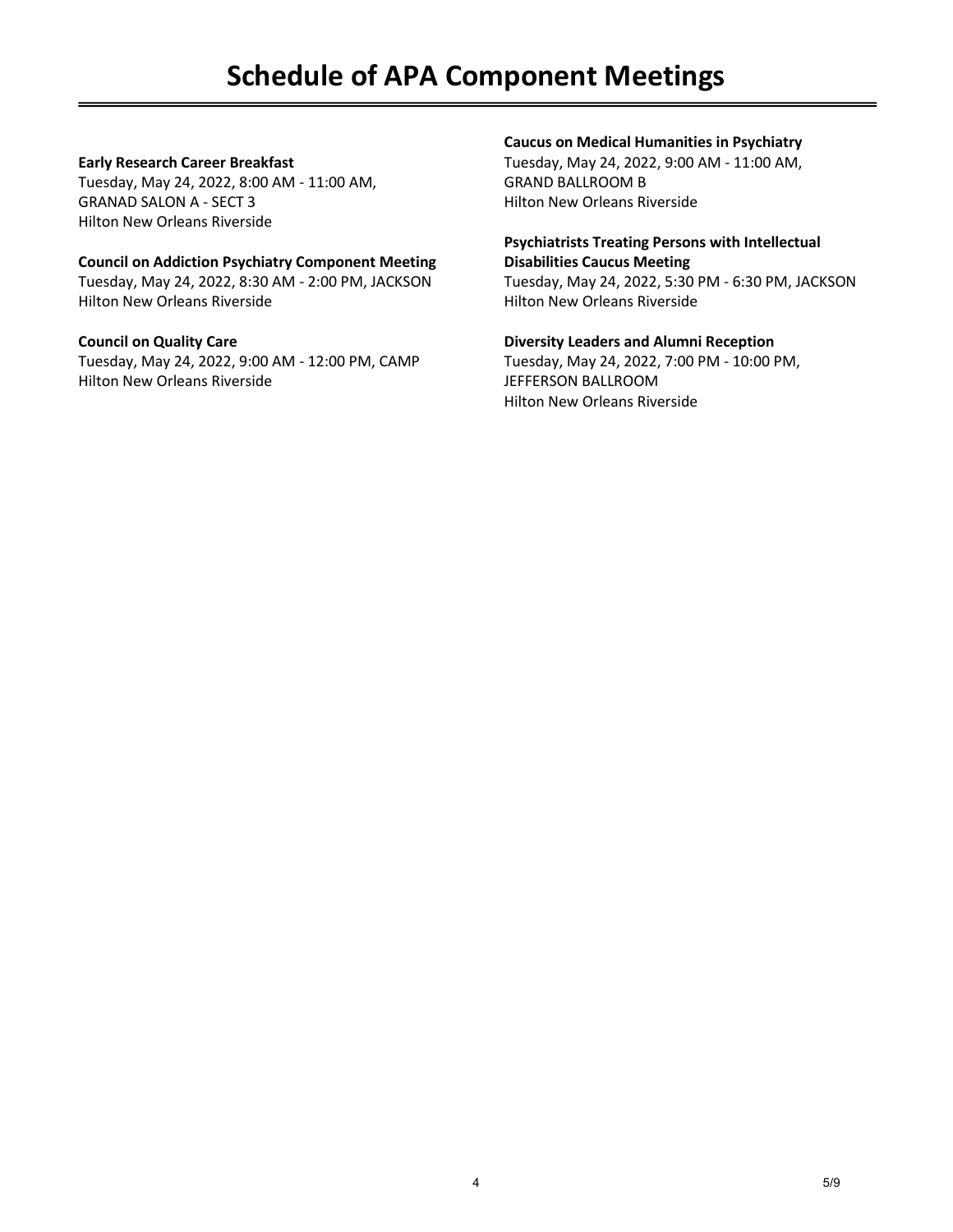# **Schedule of Allied Organization Activities**

**AACDP Members Reception** Friday, May 20, 2022, 6:00 PM - 7:30 PM, Loews New Orleans Hotel

**Boehringer Ingelheim US/Global Dinner** Friday, May 20, 2022, 7:30 PM - 9:30 PM, CAMP Hilton New Orleans Riverside

**Association for the Advancement of Philosophy and Psychiatry Meeting** Saturday, May 21, 2022, 7:00 AM - 4:30 PM, WINDSOR Hilton New Orleans Riverside

**Corium Breakfast** Saturday, May 21, 2022, 7:30 AM - 9:00 AM, Westin

**ASHP Annual Meeting** Saturday, May 21, 2022, 8:00 AM - 8:00 PM, FELICIANA Loews New Orleans Hotel

**AACP LOCUS Advisory Committee** Saturday, May 21, 2022, 12:00 PM - 5:00 PM, Loews New Orleans Hotel

**Boehringer Ingelheim Advisory Board** Saturday, May 21, 2022, 1:00 PM - 5:00 PM, FULTON Hilton New Orleans Riverside

**Teva Medical Affairs Reception** Saturday, May 21, 2022, 7:00 PM - 9:00 PM, Camp Hilton New Orleans Riverside

**RCPsych Pan American Division Networking Reception** Saturday, May 21, 2022, 7:00 PM - 8:00 PM, DURHAM Hilton New Orleans Riverside

**American Society for Hispanic Psychiatry Reception** Saturday, May 21, 2022, 7:00 PM - 10:00 PM, LAFOURCHE Loews New Orleans Hotel

**Therapeutic Update: Neurocrine Biosciences** Saturday, May 21, 2022, 7:30 PM - 9:30 PM, **CHURCHILL** Hilton New Orleans Riverside

## **AADPRT Steering Committee and Executive Council Meeting**

Sunday, May 22, 2022, 8:00 AM - 6:00 PM, CANAL Hilton New Orleans Riverside

**AACP Board of Directors Meeting**

Sunday, May 22, 2022, 8:00 AM - 5:00 PM, FELICIANA Loews New Orleans Hotel

**AGLP Business Meeting**

Sunday, May 22, 2022, 9:00 AM - 1:00 PM, Renaissance New Orleans Arts Warehouse District Hotel

**Indo-American Psychiatric Association (IAPA) - Business Meeting**

Sunday, May 22, 2022, 11:30 AM - 4:00 PM, Fontainebleau Ballroom Embassy Suites Convention Center

**48th Philippine Psychiatrists in America Reception**

Sunday, May 22, 2022, 12:00 PM - 3:00 PM, PELICAN Hilton New Orleans Riverside

## **Teva Pharmaceuticals Reception**

Sunday, May 22, 2022, 4:00 PM - 7:00 PM, LAFOURCHE Loews New Orleans Hotel

## **AACP Membership Meeting**

Sunday, May 22, 2022, 5:30 PM - 7:00 PM Loews New Orleans Hotel

## **Indo-American Psychiatric Association (IAPA) - Banquet**

Sunday, May 22, 2022, 6:30 PM - 10:30 PM, Fontainebleau Ballroom Embassy Suites Convention Center

**AACP Membership Reception**

Sunday, May 22, 2022, 7:30 PM - 9:00 PM Loews New Orleans Hotel

## **PAPANA**

Monday, May 23, 2022, 3:00 PM - 6:00 PM, CANAL Hilton New Orleans Riverside

#### **Making a Difference for Patients with Tardive Dyskinesia**

Monday, May 23, 2022, 7:00 PM - 8:30 PM, GRANDBALLROOM A Hilton New Orleans Riverside

**Johns Hopkins Reception** Monday, May 23, 2022, 7:30 PM - 9:30 PM, PARISH Hilton New Orleans Riverside